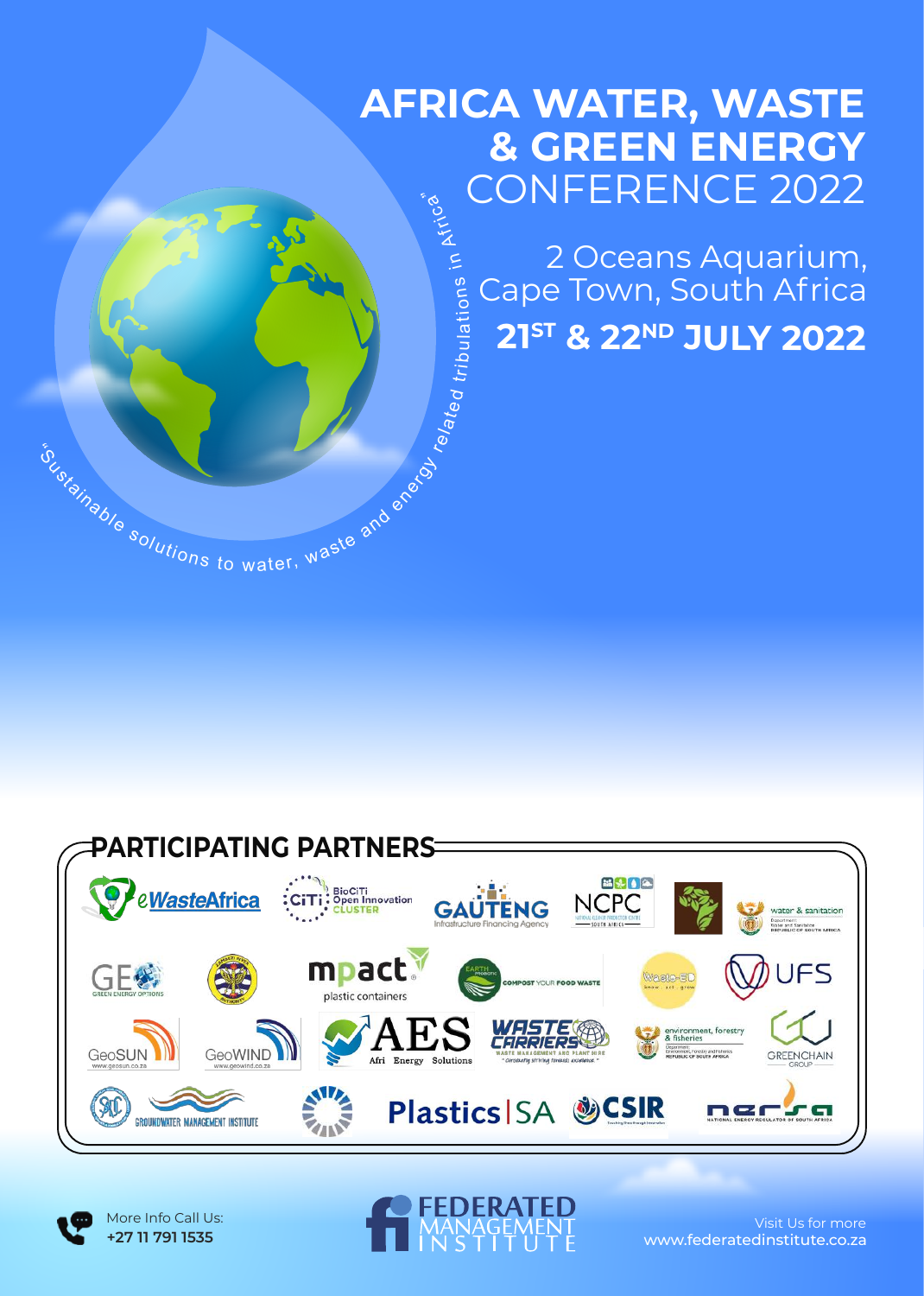# **AFRICA WATER, WASTE & GREEN ENERGY**

"Sustainable solutions to water, waste and energy related tribulations in Africa"

**WATER**

Climate change is the leading cause of water scarcity, and the growing population is putting even more strain on the available water resources around the world. However, when we look at Africa, we realise that there is a major threat. Not only do we face water challenges due to climate change, but we face challenges in accessing water resources.

As it stands, about 2.2 billion people across the globe don't have access to clean drinking water  $-$  an alarming number as water is a basic need for your health and basic hygiene. This has shown by the growing need for water. But, apart from people not having access to potable water, water scarcity is also something that has become a cause of concern.

### **WASTE**

South Africa is estimated to generate domestically a total of 12.7 million tonnes of waste per annum. In the country, municipalities are facing increasing pressures and challenges to provide waste management services due to the growing waste generation. Every year approximately 3.67 million tonnes of this waste are not collected and treated through formal waste collection systems, resulting in large amounts being dumped illegally. It is high time we put that waste to good use by generating electricity from it.

### **About The Conference**

### **WASTE TO ENERGY**

In South Africa, the burden placed on energy due to the rise in its demand coupled with the huge amount of untreated waste that ends up in landfills has called for the quest for sustainable energy utilisation from waste resources. Electricity load shedding has been the order of the day in South Africa for the past few years and green energy can be the best solution to ease the burden on coal.

As South Africa becomes more urbanised, the urban population will rapidly increase and greater effort will be required to manage waste and provide energy services. Municipalities have the potential to deal with these challenges and realise many benefits by transforming and valorising waste through waste-to-energy (WtE) schemes/projects.

### **UTILITIES**

South Africa water utilities are confronted with serious water challenges such as nonrevenue water, skills shortages, ageing infrastructure, shifting demand patterns, overwhelming water supply demand and outdated solutions for emerging challenges. Water distribution is managed via a large number of dams that store this precious water all over the country, and a number of water transfer schemes that move water from one catchment via pumps, pipes and canals into other catchments.

It is acknowledged in many South African policy documents that research, development and innovation and private public partnerships are fundamental in addressing this complex water challenges and to ensure availability and quality of water resources and their efficient use for sustainable healthy economy and communities.

The conference aims to bring industry experts to the table to uncover pathways that will lead us to a low-carbon future. It will also focus on the regulatory landscape, planning and development, stakeholder engagement, and technology and innovation in the water, waste, and green energy sectors.

We're delighted to be hosting the Africa Water, Waste & Green Energy Conference 2022(*dubbed 4 in 1*)and continuing our quest to promote innovation, investment and collaboration across the water, waste, and greenenergy sectors. This year's agenda will explore the latest trends in water, waste and green energy, and projects across the continent and around the globe, energy challenges in South Africa and on the continent, government's involvement and funding of green energy and WtE projects across the continent among other exciting topics.

 $\mathbb{Q}$  011 791 1535  $\bigoplus$  www.federatedinstitute.co.za  $\Box$  info@federatedinstitute.co.za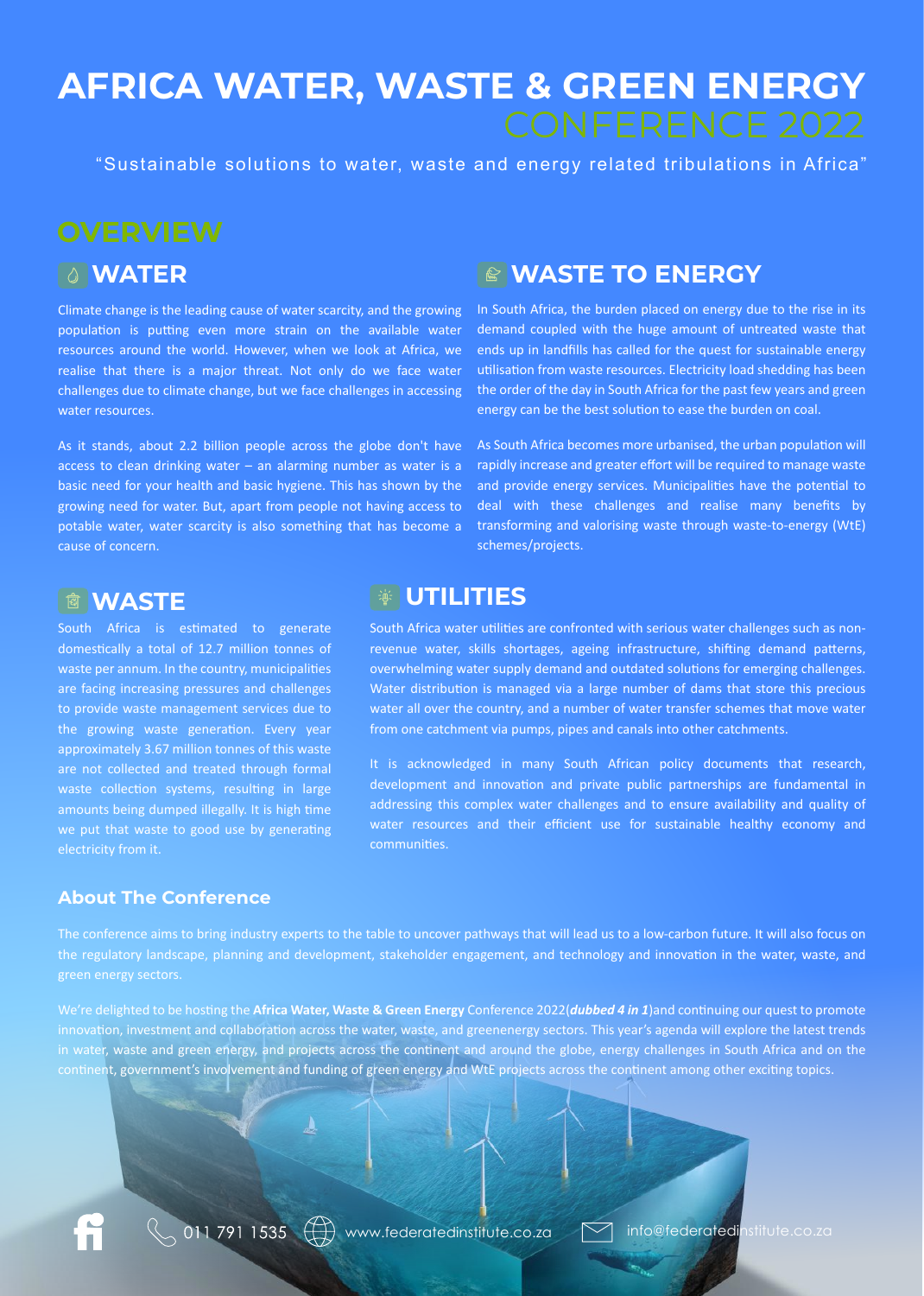**AFRICA WATER, WASTE & GREEN ENERGY** CONFERENCE 2022

> "Sustainable solutions to water, waste and energy related tribulations in Africa"

### **Highlights**

### **Water**

- Water-Use Efficiency: Advances and Challenges in a Changing Climate
- Industrial Effluent Impact on Municipal Wastewater
- Infrastructure Maintenance
- Water governance challenges in rural South Africa
- Desalination projects, financing schemes

### **Waste**

- Waste Management Policies in South Africa
- Municipal waste management
- The Need for Appropriate Waste Management Processes
- Beyond good intentions: how to pay for waste management and recycling services in developing economies

Providers of grid infrastructure & solutions for the integration of renewable energy

• Manufacturers, suppliers, distributors and service providers of renewable energy

• Medical Waste Management

Certification institutes & regulatory bodies

products and water and waste solutions

### **Energy**

- Solar energy utilization and its collection devices
- Renewable energies
- Mustapha Energy-Residual Waste to Energy-A Smaller Scale Embedded Energy Concept Plant in Cape Town-Case Study

• Financial services

The Role of manufacturers, designers and suppliers of WtE implements in Africa

### **Exhibitors Profiles**

- System providers
- Technology solution providers
- Water solutions experts
- Water & Wastewater utilities
- System integrators
- Project developers/EPC contractors

### **Benefits of Exhibiting**

- $\checkmark$  Benefit from cross-industry exposure through the colocation
- $\checkmark$  Discover opportunities for strategic partnerships and marketing alliances
- $\checkmark$  Position your brand as the leader for industry solutions
- Enhance your brand presence through sponsorship opportunities exclusive to exhibitors
- Drive thought leadership by participating in top notch presentations from industry experts

### **Book a Special Speaker Slot**

The Special Speaker Slots are a component of the conference and provide companies/individuals to discuss about their products, and exhibit and do demonstrations on innovations and new developments (projects, services, research, challenges, and strategic direction) .The slot also comes with an exhibition stand plus 2 free passes to the conference.

### **Who attends the Africa Water, Waste & Green Energy Conference 2022?**

- Water resource planners and engineers
- Conservation professionals
- Green infrastructure professionals
- Water Catchment Operations Managers
- Municipal water & wastewater utilities
- Industry consultants
- National, Local, Provincial Government
- Water treatment OEMs and systemintegrators, decision-makers in government, municipali�es, water boards and public health departments
- Research groups
- Utility managers
- Water quality specialists
- Public affairs managers
- Project managers
- Parks & Recreation Managers
- Business Development Managers
- Water Resource Managers
- Infrastructure Managers
- Water Plant Managers
- Project Heads
- Technical Department Heads
- Operations Heads
- Process Engineers
- Principal Hydrogeologists
- Environmental & Social Advisors
- Water Use Planners
- Catchment Management Agencies
- Water Resources Specialists
- Water Area Managers
- Scientific Managers
- Business Development Managers
- Agricultural Engineers/Project Managers
- Independent Consultants
- Agricultural Extension Officers
- Team Leaders-Land & Water Management
- Rural Development Coordinators
- Water Quality & Revenue Managers
- Data Analysts
- **Lecturers**
- Funding agencies
- Research organisations

 $\bigotimes$  011 791 1535  $\bigoplus$  www.federatedinstitute.co.za  $\bigotimes$  info@federatedinstitute.co.za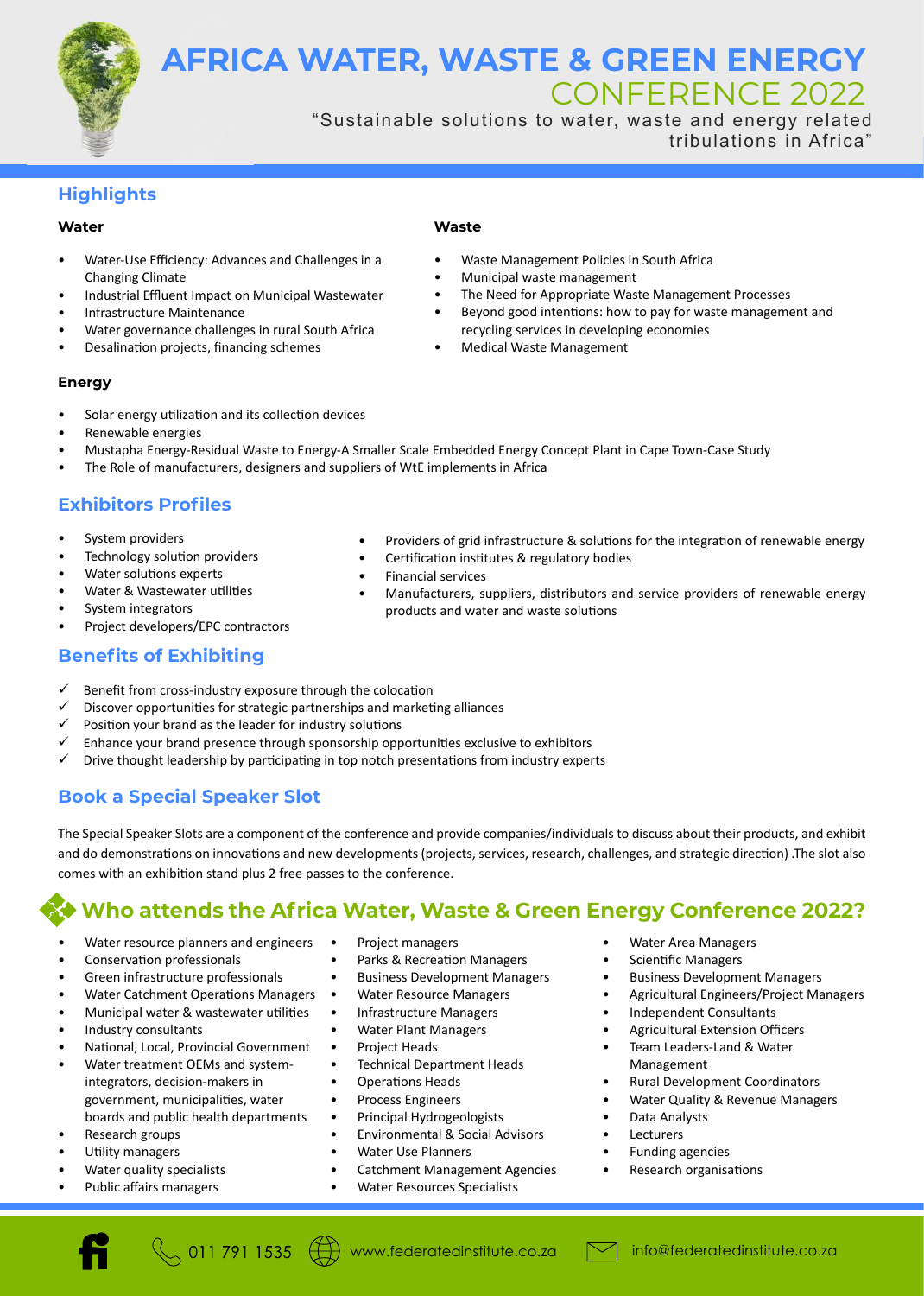## **CONFIRMED SPEAKERS**

eØ



Candice Mostert **Founder & Director** Waste-ED



Mishelle Govender **Chief Director: Hazardous Waste Management & Licensing** Department of Environment



Johan West **Managing Director** GreenAfricaGroup

**Member NERSA** 



Noxolo Mtembu **Project Manager** Gauteng Infrastructure Financing Agency



Kalnisha Singh **Development Economist; founder & owner** KD Strategies (KDS)



Riaan Meyer **Managing Director GeoSun** 



Paroshen Naidoo **MD** Afri Energy Solutions

Gavin Heron **Founder/MD** Earth Probiotic



Prof Paul Oberholster **Director: Centre for Environmental Management - Faculty: Natural & Agricultural Sciences** University of the Free State



Pravashen Naidoo **CEO** E-Waste Africa

 $\mathbf{c}$ 

Styger Kruger **Managing Director** Greenchain Group

Dheepak Maharajh **Executive Cluster Head**

**BioCiTi** 



Joshua Palfreman **International Waste Management, Recycling &Ocean Plastics Specialist** DAI



Moha HADDOUCH **Managing Director** SECADERD-Morocco



Zakir Engar **Founder & Managing Director** Waste Carriers



Kgauta Mokoena **Chief Director: Chemicals & Waste Policy, Monitoring & Evaluation** Department of Forestry, Fisheries & the Environment (DFFE)

Andries Wilke

Eau de Vie



Lee-Hendor Ruiters **Regional Manager for Western Cape** National Cleaner Production Centre of South Africa (NCPC-SA)



Anton Hanekom **Executive Director** Plastics SA



Simba Mhuriro **CEO** Oxygen Africa (Private) Limited Harare, Zimbabwe



Lance Kallis **Rental & Services Manager** Mpact Plastic Containers



De**rril Daniels<br><b>Deputy Director: Berg-Olifants**<br>**Water Management Area: Berg Area**<br>Department of Water & Sanitation:<br>Western Cape Provincial Operations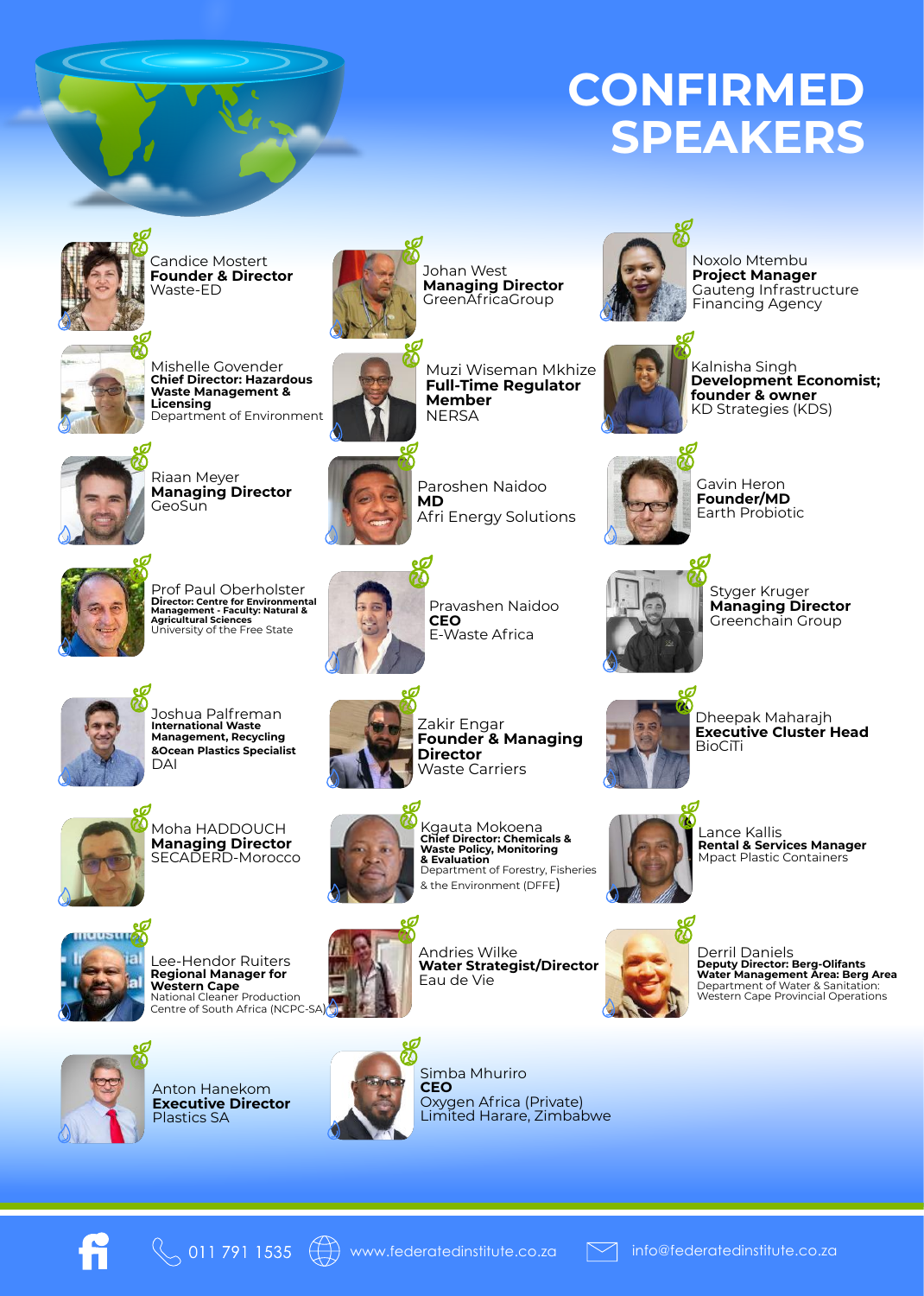### **CONFIRMED SPEAKERS**



Eng. Munyaradzi C. Munodawafa **Chief Executive- Zambia / Zimbabwe** Zambezi River Authority

Eng. Munyaradzi Crispen Munodawafa is Chief Executive of the Zambezi River Authority, a trans boundary river basin organisation, with a dam development, operation and management mandate. Eng. Munodawafa has more than 36 years' experience in the Energy Sector, ranging from power engineering, fossil fuels, renewable energy, water resources & large dam management. Currently implementing the US\$ 300 million Kariba Dam Rehabilitation Project and concluding the predevelopment activities for the development of the 2400 MW Batoka Gorge Hydro-Electric Scheme. Eng. Munodawafa is a Fellow of the Zimbabwe Institute of Engineers (ZIE), Corporate Member of the Engineering Institution of Zambia (EIZ) & a contributor to the Engineers Without Borders programmes, jointly organized by the Zimbabwe Institute of Engineers and the Engineering Institution of Zambia. Further, he is a registered practicing Engineer under the Engineering Council of Zimbabwe (ECZ) & the Engineering Council of Zambia.

After graduating from Kharkhov Polytechnical Institute in the then Soviet Union(Ukraine) with a Master's Degree in Electrical Engineering in 1984, Munodawafa worked as an Operations Engineer for the Zimbabwean Energy utility, Zimbabwe Electricity Supply Authority (ZESA)at Hwange Thermal Power Station (920MW). He was involved in the commissioning of the Stage II units at Hwange Power Station (440MW). He became Operations Manager in 1994 at Harare Power Station. He then joined the Government of Zimbabwe in the Ministry of Energy & Power Development in 2005 as Principal Director developing & promoting Policies & Strategies with respect to sustainable outputs and utilization of energy (including renewable) resources beneficial to Zimbabwe. Whilst in Government, he was closely involved in the formation of the International Renewable Energy Agency (IRENA)

Eng. Munodawafa is also a holder of an Execu�ve Diploma in Business Leadership from the Zimbabwe Institute of Management, Diploma in Supervisory Management (ISM) United Kingdom In 2009 he joined Zambezi River Authority as Chief Executive, where he is involved in the operation and management of Kariba dam and reservoir including the associated implementation of environmental monitoring and water resource management. His role includes ensuring the management of the Zambezi River common to Zambia and Zimbabwe and the Kariba Dam complex and any future dams or infrastructure on the river forming the border between the two countries. He continues to oversee the major projects currently underway by the Zambezi River Authority including the Kariba Dam Rehabilitation Project that includes the reshaping of the eighty meter (80m) deep Plunge Pool & the refurbishment of the six (06) Spillway gates and the pre-development activities for the development of the 2400MW Batoka Gorge Hydro-Electric Scheme.



Dr Rembu Magoba **Manager: Water Research Centre** CSIR

Dr Rembu Magoba has over 17 years of experience in Water Research. He completed his BSc Honours in Biological Science at the University of Venda and later MSc–Ecological Assessment and PhD– Agricultural Entomology from Stellenbosch University. He worked for an Environmental Consulting Company for 8 years before joining Agricultural Research Council as a Project leader & Researcher for 3 years, focusing on invasive plants management. He then joined the City of Cape Town as Head: Water Research and Development, responsible for the scientific research in Water & Sanitation Department for 8 years. He is currently a Manager: CSIR Water Research Centre, championing the development of fit for purpose technologies & solutions for various water challenges. He is also very passionate about skills development & mentorship in the Water Sector.



#### Malik Dasoo **Activist on Social and Environmental Justice Initiatives**

Malik has recently graduated with his MSc in International Land and Water Management from Wageningen University and Research, specializing in Soil Physics and Sustainable Land Management. He gained experience in South Africa's biodiversity sector having worked with the South African National Biodiversity Institute (SANBI) on their Natural Capital Accounting and Ecological Infrastructure programmes. Malik is an activist on social and environmental justice initiatives. He has a keen interest in sustainable forms of agriculture practiced across Africa to better understand how the sector can reduce its contribution to biodiversity loss, climate change and land degradation.



Gabriel Krishna **Director - Energy Saver** Green Energy Options

Gabriel is an accomplished Senior Management professional with over 25 years working experience in a variety of industries. Well known for my ability to meet, achieve and exceed company, customer and project objectives. I have invested 15 years in the corporate and investment division of Standard Bank. That tenure has afforded me a solid foundation and invaluable experience in various roles from sales, marketing, and portfolio and client management through trade, finance, risk management and business development. Managing strategy, process and the coordination of people were always key deliverables. Exposure to the dynamics of transformation, as Chairperson of the Transformation Forum, has ignited my change management skills and given me a firm appreciation of the transformation and development needs in South Africa and Africa.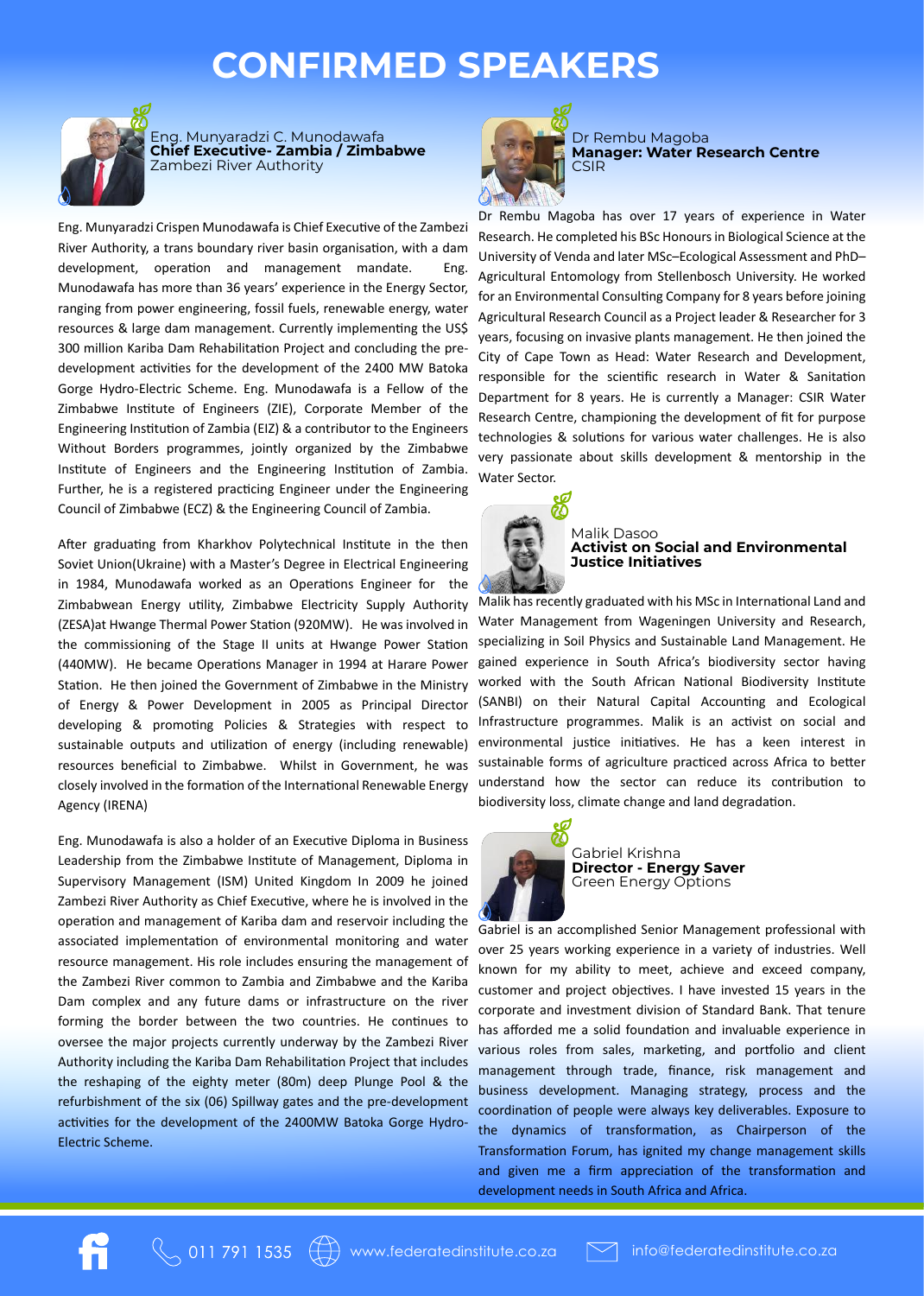## **AFRICA WATER, WASTE & GREEN ENERGY** CONFERENCE 2022

"Sustainable solutions to water, waste and energy related tribulations in Africa"

## **PRELIMINARY AGENDA**

### **Day One | Thursday, July 21 - 2022**

**07:00 - 08:00 | Arrivals & Registrations** 08:20 - 08:30 | Introductions & Welcome Remarks

**08:30 - 09:15 | Key Note Address - Achieving Water Security in Africa: The Role of Innovation and Emerging Technologies** 

| <b>TRACK</b>    | Water                                                                                | Waste                                                                                                                     | <b>Waste to Energy</b>                                                                                                                                  |  |
|-----------------|--------------------------------------------------------------------------------------|---------------------------------------------------------------------------------------------------------------------------|---------------------------------------------------------------------------------------------------------------------------------------------------------|--|
| $09:15 - 10:15$ | <b>Water-Use Efficiency: Advances and</b><br><b>Challenges in a Changing Climate</b> | <b>Municipal waste</b><br>management                                                                                      | The drive to net zero and the<br>circular economy - how is the<br>waste industry responding to the<br>challenge? What needs to happen<br>to achieve it? |  |
| $10:15 - 11:15$ | <b>Management of water</b>                                                           | The Need for<br><b>Appropriate Waste</b><br>Management<br><b>Processes</b>                                                | Treatment of wastewater and<br>storm water                                                                                                              |  |
| $11:15 - 12:00$ | <b>Water supply</b>                                                                  | <b>Beyond good intentions:</b><br>how to pay for waste<br>management and recycling<br>services in developing<br>economies | The Role of<br>manuafacturers, designers and<br>suppliers of WtE implements in<br><b>Africa</b>                                                         |  |
| $12:00 - 13:00$ | <b>Industrial Effluent Impact on</b><br><b>Municipal Wastewater</b>                  | <b>Project Finance and</b><br><b>Investment: New</b><br>approaches to funding waste<br>treatment plants                   | <b>Mustapha Energy-Residual Waste</b><br>to Energy-A Smaller Scale<br><b>Embedded Energy Concept Plant</b><br>in Cape Town-Case Study                   |  |
| 13:00-14:00     | <b>LUNCH BREAK</b>                                                                   | <b>LUNCH BREAK</b>                                                                                                        | <b>LUNCH BREAK</b>                                                                                                                                      |  |
| 14:00 -15:00    | Water governance challenges in<br>rural South Africa                                 | <b>Medical Waste Management</b>                                                                                           | <b>Converting Waste into Fuel</b>                                                                                                                       |  |
| 15:00 - 15:45   | <b>National Water policy</b>                                                         | Dangerous wastes<br>management                                                                                            | <b>Waste Management Policies</b>                                                                                                                        |  |
| 15:45-16:30     | <b>Safety and Quality of Underground</b><br>Water                                    | <b>Agricultural waste</b><br>management                                                                                   | Alimentary/organic wastes<br>management                                                                                                                 |  |

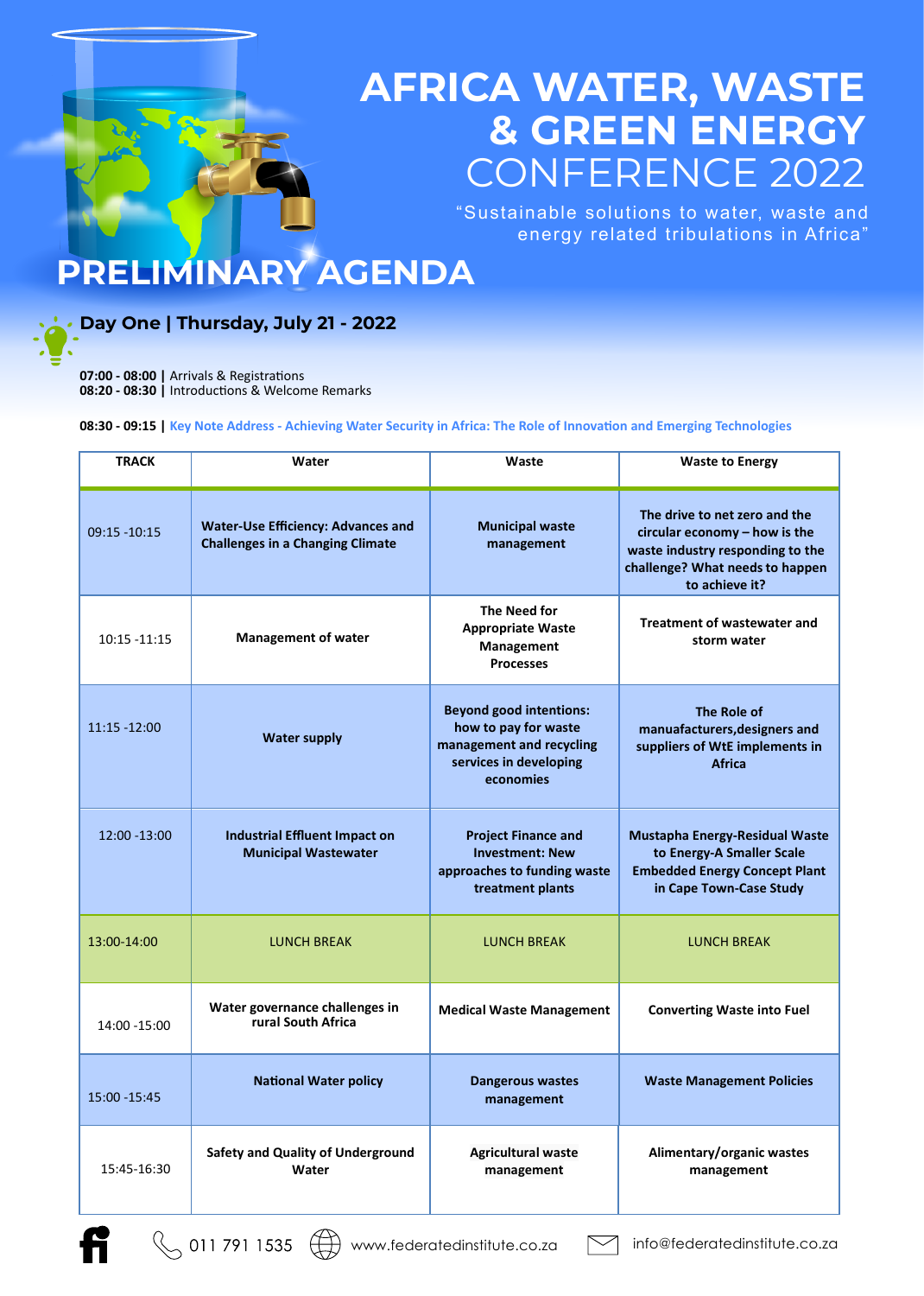



### **Day Two | Friday, July 22 - 2022**

**07:00 - 08:00 | Arrivals & Registrations** 08:20 - 08:30 | Introductions & Welcome Remarks

**08:30 - 09:15 |Key Note Address-Waste to Energy in the Context of Sustainable Integrated Solid Waste Management in African Ci�es and Towns**

| <b>TRACK</b>    | Water                                                                                   | <b>Energy</b>                                          | <b>Utilities</b>                                           |  |
|-----------------|-----------------------------------------------------------------------------------------|--------------------------------------------------------|------------------------------------------------------------|--|
| $09:15 - 10:15$ | Fresh water resource shortage and<br>its solutions                                      | Solar energy utilization and<br>its collection devices | <b>Infrastructure Maintenance</b>                          |  |
| 10:15 -11:15    | <b>Burst Pipes-Leak Detection</b>                                                       | Industrial ecology                                     | <b>Private Public Partnerships</b>                         |  |
| $11:15 - 12:00$ | <b>Desalination projects, financing</b><br>schemes                                      | <b>Renewable energies</b>                              | <b>Billing Challenges-Introducing e-</b><br><b>Billing</b> |  |
| $12:00 - 13:00$ | <b>Desalination and water in industries:</b><br>Oil and gas/Mining/Food and<br>beverage | <b>Energetic installations</b>                         | <b>Smart Metering</b>                                      |  |
| 13:00-14:00     | <b>LUNCH BREAK</b>                                                                      | <b>LUNCH BREAK</b>                                     | <b>LUNCH BREAK</b>                                         |  |
| 14:00 - 15:00   | Nanofiltration, ultrafiltration,<br>microfiltration in water treatment<br>processes     | <b>Management of energetic</b><br>projects             | Water shedding/Water<br>Cuts: The pros & cons              |  |

### **This agenda may change leading to the event and FMI reserves the right to add or remove speakers on/from the agenda.**